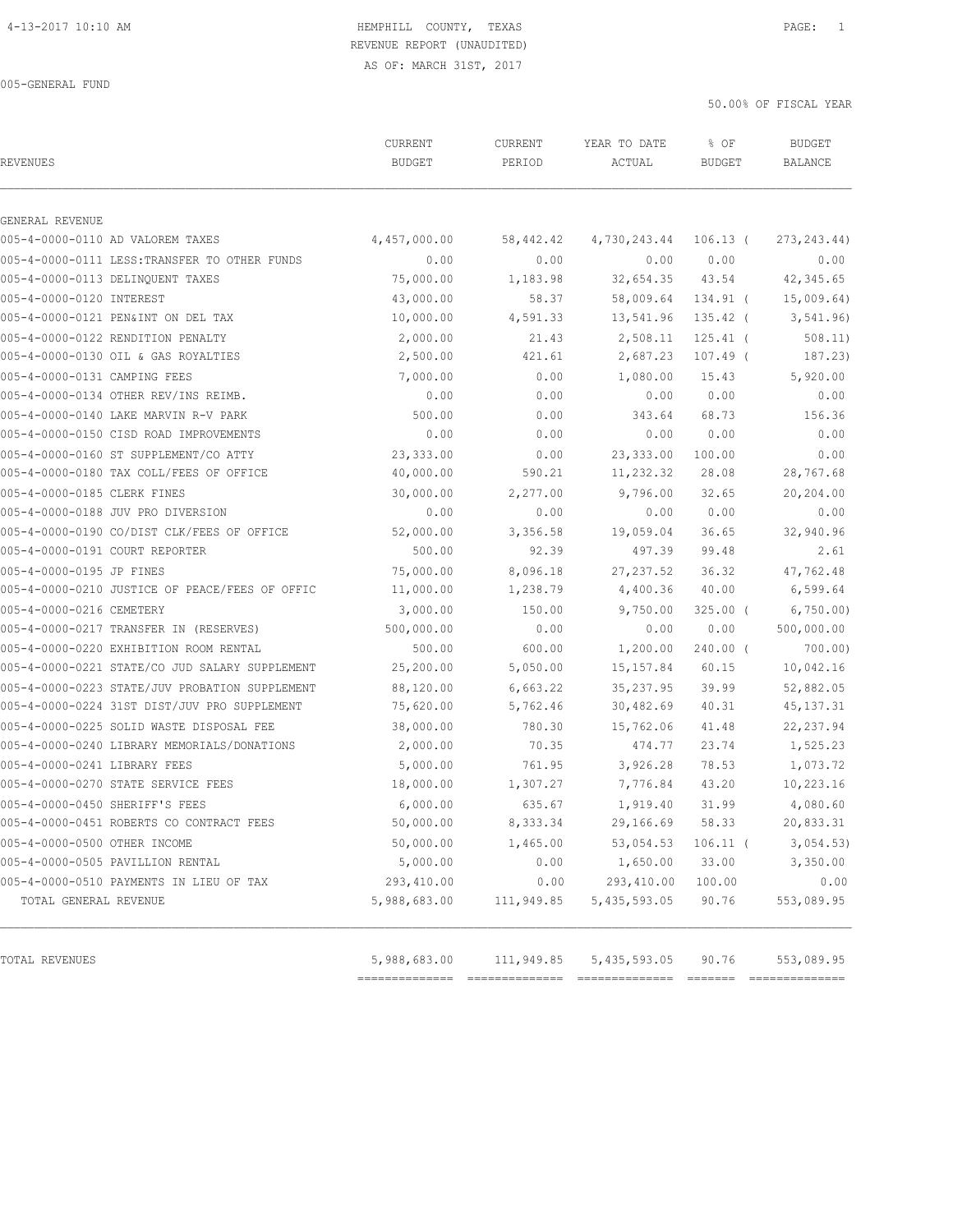008-LAW LIBRARY

| REVENUES                                   | <b>CURRENT</b><br><b>BUDGET</b> | CURRENT<br>PERIOD | YEAR TO DATE<br>ACTUAL | % OF<br>BUDGET | BUDGET<br>BALANCE |
|--------------------------------------------|---------------------------------|-------------------|------------------------|----------------|-------------------|
|                                            |                                 |                   |                        |                |                   |
| GENERAL REVENUE                            |                                 |                   |                        |                |                   |
| 008-4-0000-0110 TRANSFER FROM FUND BALANCE | 0.00                            | 0.00              | 0.00                   | 0.00           | 0.00              |
| 008-4-0000-0550 COURT FEES-LAW/LIB         | 2,000.00                        | 245.00            | 1,260.00               | 63.00          | 740.00            |
| TOTAL GENERAL REVENUE                      | 2,000.00                        | 245.00            | 1,260.00               | 63.00          | 740.00            |
|                                            |                                 |                   |                        |                |                   |
| TOTAL REVENUES                             | 2,000.00                        | 245.00            | 1,260.00               | 63.00          | 740.00            |
|                                            |                                 |                   |                        |                |                   |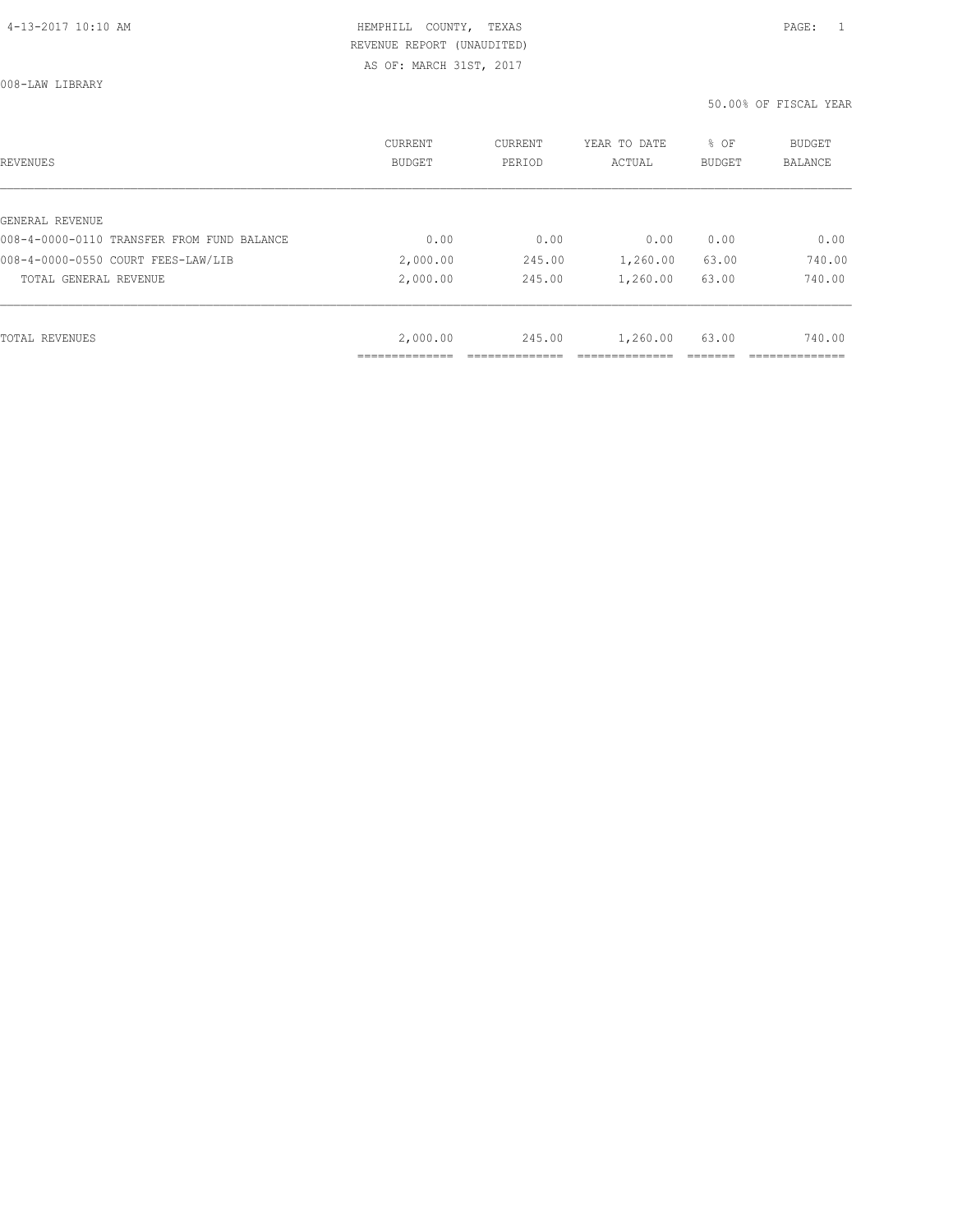009-SECURITY FEE

| REVENUES                                   | CURRENT<br><b>BUDGET</b> | CURRENT<br>PERIOD | YEAR TO DATE<br>ACTUAL | % OF<br><b>BUDGET</b> | <b>BUDGET</b><br>BALANCE |
|--------------------------------------------|--------------------------|-------------------|------------------------|-----------------------|--------------------------|
|                                            |                          |                   |                        |                       |                          |
| GENERAL REVENUE                            |                          |                   |                        |                       |                          |
| 009-4-0000-0110 TRANSFER FROM FUND BALANCE | 50,000.00                | 0.00              | 0.00                   | 0.00                  | 50,000.00                |
| 009-4-0000-0191 COURTHOUSE SECURITY FEE    | 4,000.00                 | 412.74            | 1,597.44               | 39.94                 | 2,402.56                 |
| TOTAL GENERAL REVENUE                      | 54,000.00                | 412.74            | 1,597.44               | 2.96                  | 52,402.56                |
|                                            |                          |                   |                        |                       |                          |
| TOTAL REVENUES                             | 54,000.00                | 412.74            | 1,597.44               | 2.96                  | 52,402.56                |
|                                            |                          |                   |                        |                       |                          |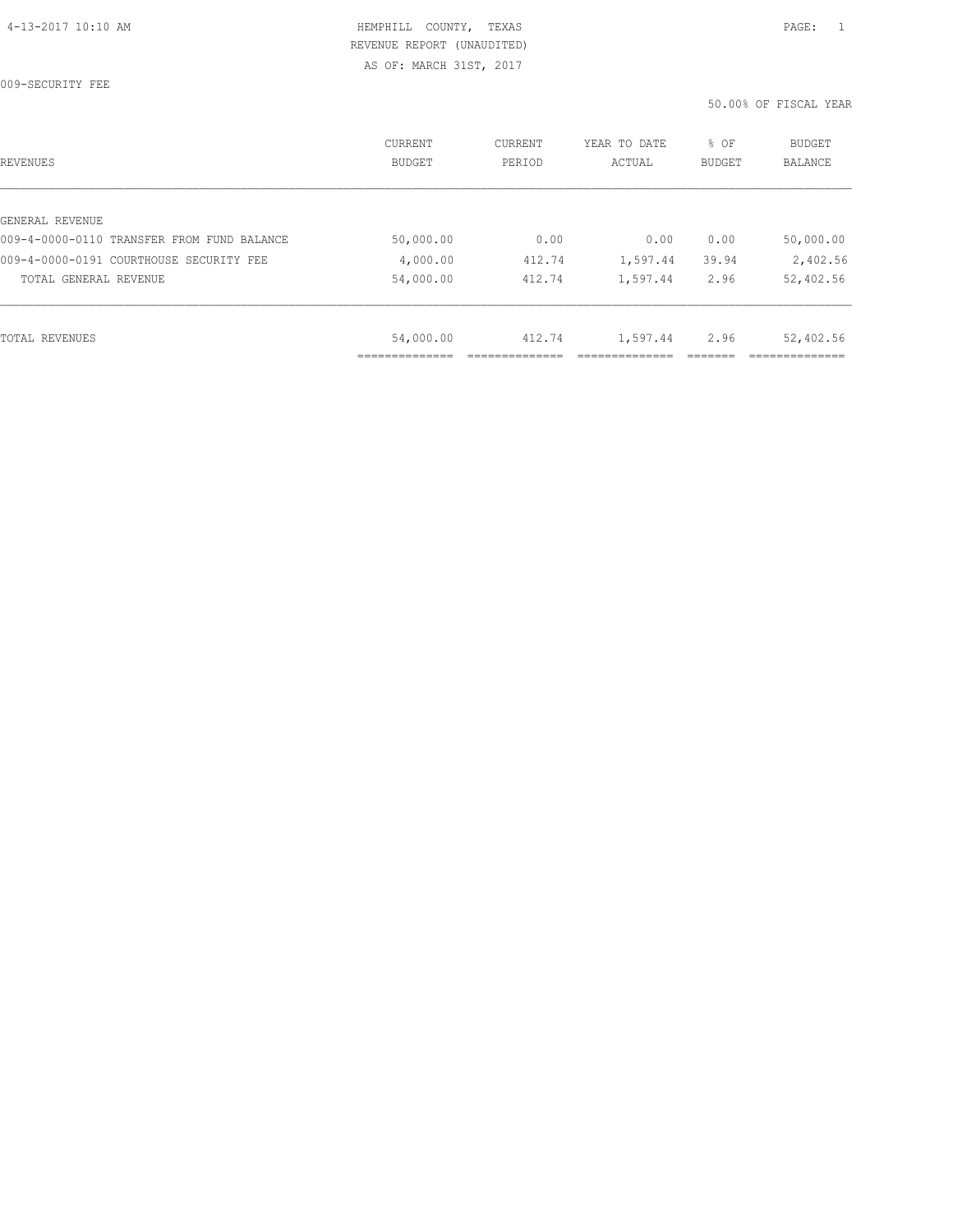010-AIRPORT

| REVENUES                                   | CURRENT<br><b>BUDGET</b>     | <b>CURRENT</b><br>PERIOD | YEAR TO DATE<br>ACTUAL | % OF<br>BUDGET | <b>BUDGET</b><br><b>BALANCE</b> |
|--------------------------------------------|------------------------------|--------------------------|------------------------|----------------|---------------------------------|
|                                            |                              |                          |                        |                |                                 |
| GENERAL REVENUE                            |                              |                          |                        |                |                                 |
| 010-4-0000-0110 AD VALOREM TAX TRANSFER    | 70,000.00                    | 0.00                     | 70,000.00              | 100.00         | 0.00                            |
| 010-4-0000-0120 INTEREST-AIRPORT           | 200.00                       | 14.32                    | 74.53                  | 37.27          | 125.47                          |
| 010-4-0000-0320 CHAMBER OF COMMERCE        | 1,920.00                     | 960.00                   | 960.00                 | 50.00          | 960.00                          |
| 010-4-0000-0325 FUEL SALES                 | 110,000.00                   | 8,846.13                 | 57,780.76              | 52.53          | 52,219.24                       |
| 010-4-0000-0326 RENT-HANGARS               | 4,000.00                     | 1,650.00                 | 2,400.00               | 60.00          | 1,600.00                        |
| 010-4-0000-0500 OTHER RECEIPTS             | 0.00                         | 0.00                     | 0.00                   | 0.00           | 0.00                            |
| 010-4-0000-0510 REIMBURSEMENT FROM STATE   | 2,000.00                     | 0.00                     | 0.00                   | 0.00           | 2,000.00                        |
| 010-4-0000-0600 TRANSFER FROM FUND BALANCE | 0.00                         | 0.00                     | 0.00                   | 0.00           | 0.00                            |
| TOTAL GENERAL REVENUE                      | 188,120.00                   | 11,470.45                | 131, 215.29            | 69.75          | 56,904.71                       |
|                                            |                              |                          |                        |                |                                 |
| TOTAL REVENUES                             | 188,120.00<br>============== | 11,470.45                | 131,215.29             | 69.75          | 56,904.71                       |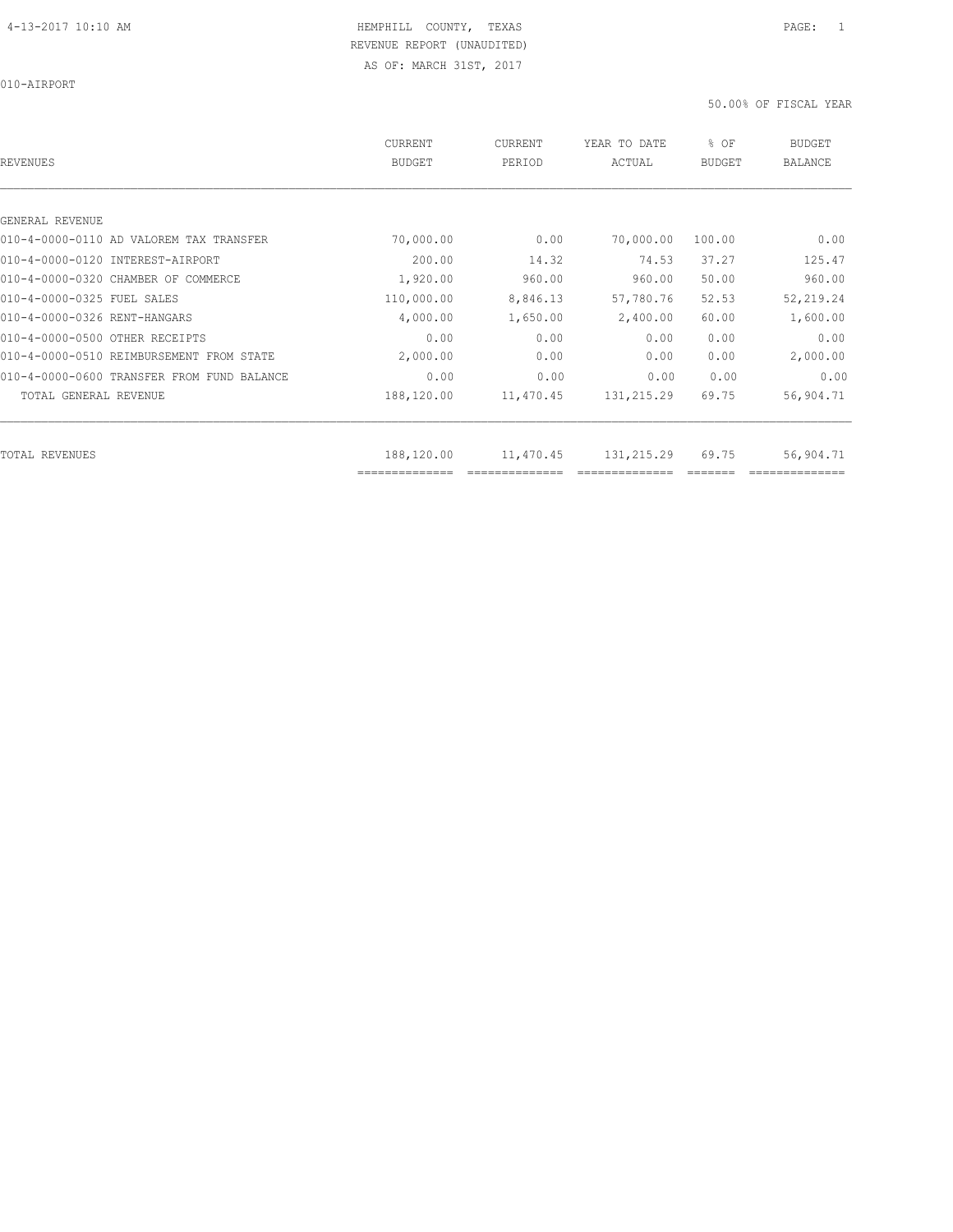| REVENUES                                       | <b>CURRENT</b><br><b>BUDGET</b> | CURRENT<br>PERIOD | YEAR TO DATE<br>ACTUAL | % OF<br><b>BUDGET</b> | <b>BUDGET</b><br><b>BALANCE</b> |
|------------------------------------------------|---------------------------------|-------------------|------------------------|-----------------------|---------------------------------|
|                                                |                                 |                   |                        |                       |                                 |
| GENERAL REVENUE                                |                                 |                   |                        |                       |                                 |
| 011-4-0000-0110 TRANSFER FROM FUND BALANCE     | 88,055.00                       | 0.00              | 0.00                   | 0.00                  | 88,055.00                       |
| 011-4-0000-0120 INTEREST                       | 300.00                          | 0.00              | 0.00                   | 0.00                  | 300.00                          |
| 011-4-0000-0121 PEN&INT ON DEL TAX             | 800.00                          | 253.93            | 746.50                 | 93.31                 | 53.50                           |
| 011-4-0000-0122 RENDITION PENALTY              | 50.00                           | 1.13              | 148.19                 | $296.38$ $($          | 98.19)                          |
| 011-4-0000-0280 FARM TO MARKET TAXES           | 247,000.00                      | 3,259.53          | 273, 356.43            | $110.67$ (            | 26, 356.43                      |
| 011-4-0000-0281 DELINQUENT TAXES               | 2,000.00                        | 59.59             | 1,796.34               | 89.82                 | 203.66                          |
| 011-4-0000-0290 LATERAL ROAD                   | 2,100.00                        | 0.00              | 2,088.33               | 99.44                 | 11.67                           |
| 011-4-0000-0295 BANKHEAD-JONES FARM TENANT ACT | 2,500.00                        | 0.00              | 0.00                   | 0.00                  | 2,500.00                        |
| 011-4-0000-0300 AUTO REGISTRATION              | 40,000.00                       | 5,522.01          | 18,846.43              | 47.12                 | 21, 153.57                      |
| 011-4-0000-0500 OTHER RECEIPTS                 | 3,000.00                        | 2,174.43          | 4,864.30               | $162.14$ (            | 1,864.30                        |
| 011-4-0000-0510 GRANT FUNDS                    | 0.00                            | 0.00              | 0.00                   | 0.00                  | 0.00                            |
| TOTAL GENERAL REVENUE                          | 385,805.00                      | 11,270.62         | 301,846.52             | 78.24                 | 83,958.48                       |
|                                                |                                 |                   |                        |                       |                                 |
| TOTAL REVENUES                                 | 385,805.00<br>==============    | 11,270.62         | 301,846.52             | 78.24                 | 83,958.48                       |
|                                                |                                 |                   |                        |                       |                                 |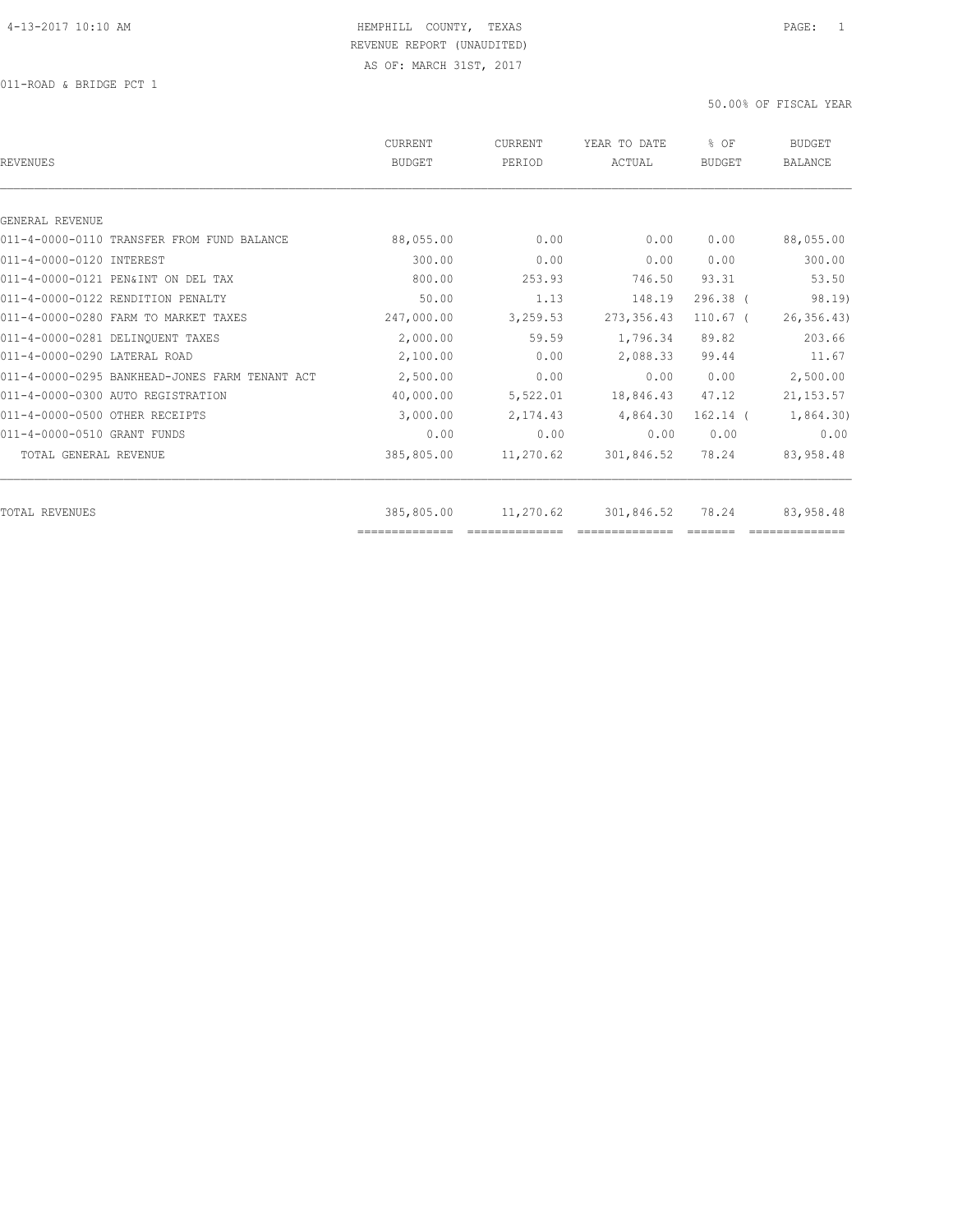| <b>BUDGET</b> | PERIOD     | YEAR TO DATE<br>ACTUAL | % OF<br><b>BUDGET</b> | <b>BUDGET</b><br><b>BALANCE</b> |
|---------------|------------|------------------------|-----------------------|---------------------------------|
|               |            |                        |                       |                                 |
|               |            |                        |                       |                                 |
| 50,000.00     | 0.00       | 0.00                   | 0.00                  | 50,000.00                       |
| 300.00        | 0.00       | 0.00                   | 0.00                  | 300.00                          |
| 1,000.00      | 269.31     | 791.73                 | 79.17                 | 208.27                          |
| 50.00         | 1.19       | 157.14                 | 314.28 (              | 107.14)                         |
| 262,000.00    | 3,457.07   | 289, 923.45            | $110.66$ (            | 27, 923.45                      |
| 4,000.00      | 63.20      | 1,905.25               | 47.63                 | 2,094.75                        |
| 2,500.00      | 0.00       | 2,214.89               | 88.60                 | 285.11                          |
| 3,000.00      | 0.00       | 0.00                   | 0.00                  | 3,000.00                        |
| 42,000.00     | 5,856.68   | 19,988.64              | 47.59                 | 22,011.36                       |
| 500.00        | 0.00       | 0.00                   | 0.00                  | 500.00                          |
| 1,000.00      | 2,506.22   | 4,961.39               | 496.14 (              | 3, 961.39                       |
| 0.00          | 0.00       | 0.00                   | 0.00                  | 0.00                            |
| 0.00          | 0.00       | 0.00                   | 0.00                  | 0.00                            |
| 366,350.00    | 12,153.67  | 319,942.49             | 87.33                 | 46,407.51                       |
|               |            |                        |                       | 46,407.51                       |
|               | 366,350.00 | 12,153.67              | 319,942.49            | 87.33                           |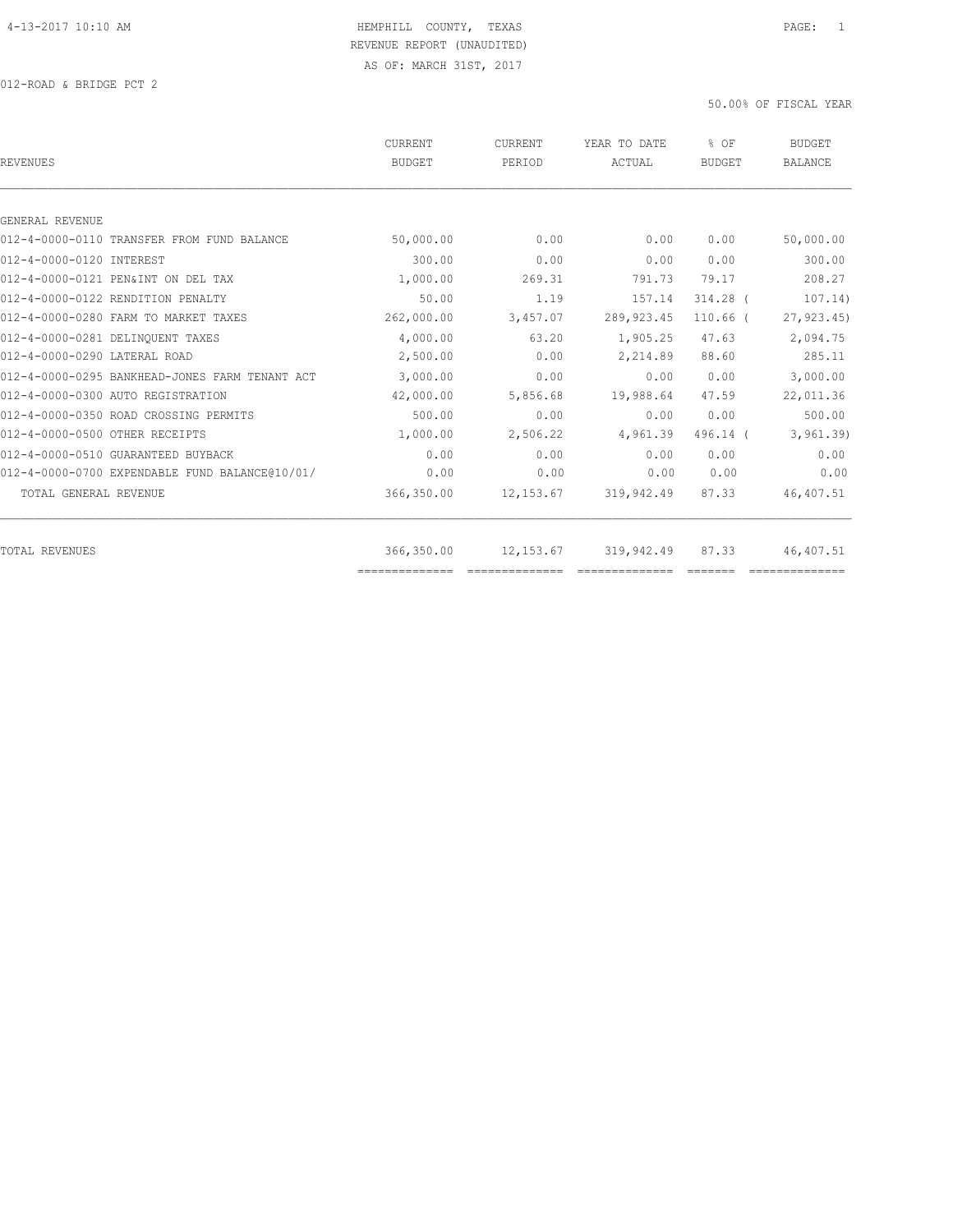| <b>REVENUES</b>                                | <b>CURRENT</b><br><b>BUDGET</b> | CURRENT<br>PERIOD | YEAR TO DATE<br>ACTUAL | % OF<br><b>BUDGET</b> | <b>BUDGET</b><br><b>BALANCE</b> |
|------------------------------------------------|---------------------------------|-------------------|------------------------|-----------------------|---------------------------------|
|                                                |                                 |                   |                        |                       |                                 |
| GENERAL REVENUE                                |                                 |                   |                        |                       |                                 |
| 013-4-0000-0110 TRANSFER FROM FUND BALANCE     | 50,000.00                       | 0.00              | 0.00                   | 0.00                  | 50,000.00                       |
| 013-4-0000-0120 INTEREST                       | 500.00                          | 0.00              | 0.00                   | 0.00                  | 500.00                          |
| 013-4-0000-0121 PEN&INT ON DEL TAX             | 1,500.00                        | 538.63            | 1,583.47               | $105.56$ (            | 83.47)                          |
| 013-4-0000-0122 RENDITION PENALTY              | 100.00                          | 2.38              | 314.26                 | $314.26$ (            | 214.26                          |
| 013-4-0000-0280 FARM TO MARKET TAXES           | 524,000.00                      | 6,914.14          | 579,846.93             | $110.66$ (            | 55,846.93)                      |
| 013-4-0000-0281 DELINOUENT TAXES               | 3,000.00                        | 126.41            | 3,810.51               | $127.02$ (            | 810.51)                         |
| 013-4-0000-0290 LATERAL ROAD                   | 4,000.00                        | 0.00              | 4,429.79               | $110.74$ (            | 429.79                          |
| 013-4-0000-0295 BANKHEAD-JONES FARM TENANT ACT | 5,000.00                        | 0.00              | 0.00                   | 0.00                  | 5,000.00                        |
| 013-4-0000-0300 AUTO REGISTRATION              | 85,000.00                       | 11,713.35         | 39,977.27              | 47.03                 | 45,022.73                       |
| 013-4-0000-0350 ROAD CROSSING PERMITS          | 500.00                          | 0.00              | 0.00                   | 0.00                  | 500.00                          |
| 013-4-0000-0500 OTHER RECEIPTS                 | 1,000.00                        | 4,612.44          | 9,522.77               | 952.28 (              | 8,522.77)                       |
| 013-4-0000-0510 GRANT FUNDS                    | 0.00                            | 0.00              | 0.00                   | 0.00                  | 0.00                            |
| TOTAL GENERAL REVENUE                          | 674,600.00                      | 23,907.35         | 639,485.00             | 94.79                 | 35, 115.00                      |
| <b>TOTAL REVENUES</b>                          | 674,600.00                      | 23,907.35         | 639,485.00             | 94.79                 | 35, 115.00                      |
|                                                | ==============                  |                   |                        |                       |                                 |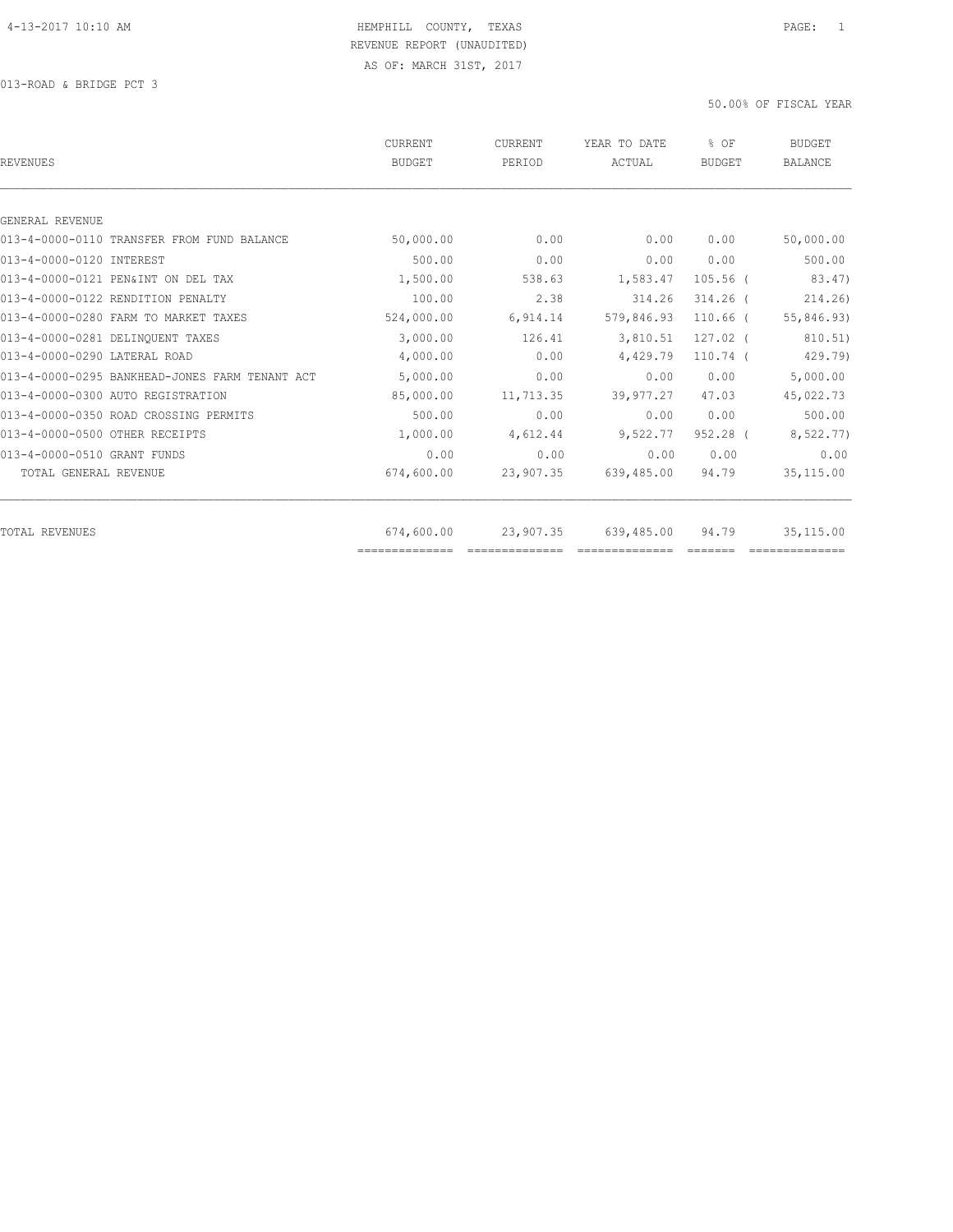| <b>REVENUES</b>                                | <b>CURRENT</b><br><b>BUDGET</b> | <b>CURRENT</b><br>PERIOD | YEAR TO DATE<br>ACTUAL | % OF<br><b>BUDGET</b> | <b>BUDGET</b><br><b>BALANCE</b> |
|------------------------------------------------|---------------------------------|--------------------------|------------------------|-----------------------|---------------------------------|
|                                                |                                 |                          |                        |                       |                                 |
| GENERAL REVENUE                                |                                 |                          |                        |                       |                                 |
| 014-4-0000-0110 TRANSFER FROM FUND BALANCE     | 50,000.00                       | 0.00                     | 0.00                   | 0.00                  | 50,000.00                       |
| 014-4-0000-0120 INTEREST                       | 500.00                          | 0.00                     | 0.00                   | 0.00                  | 500.00                          |
| 014-4-0000-0121 PEN&INT ON DEL TAX             | 1,500.00                        | 477.07                   | 1,402.54               | 93.50                 | 97.46                           |
| 014-4-0000-0122 RENDITION PENALTY              | 100.00                          | 2.11                     | 278.33                 | $278.33$ (            | 178.33)                         |
| 014-4-0000-0280 FARM TO MARKET TAXES           | 464,000.00                      | 6,123.95                 | 513,578.67             | $110.69$ (            | 49,578.67)                      |
| 014-4-0000-0281 DELINQUENT TAXES               | 3,000.00                        | 111.97                   | 3,375.03               | $112.50$ (            | 375.03)                         |
| 014-4-0000-0290 LATERAL ROAD                   | 5,000.00                        | 0.00                     | 3,923.52               | 78.47                 | 1,076.48                        |
| 014-4-0000-0295 BANKHEAD-JONES FARM TENANT ACT | 4,000.00                        | 0.00                     | 0.00                   | 0.00                  | 4,000.00                        |
| 014-4-0000-0300 AUTO REGISTRATION              | 75,000.00                       | 10,374.68                | 35,408.44              | 47.21                 | 39,591.56                       |
| 014-4-0000-0350 ROAD CROSSING PERMITS          | 0.00                            | 0.00                     | 0.00                   | 0.00                  | 0.00                            |
| 014-4-0000-0500 OTHER RECEIPTS                 | 2,000.00                        | 4,085.30                 | 8,434.45               | 421.72 (              | 6,434.45)                       |
| 014-4-0000-0510 GRANT FUNDS                    | 0.00                            | 0.00                     | 11,711.78              | $0.00$ (              | 11,711.78)                      |
| 014-4-0000-0700 EXPENDABLE FUND BALANCE@10/01/ | 0.00                            | 0.00                     | 0.00                   | 0.00                  | 0.00                            |
| TOTAL GENERAL REVENUE                          | 605,100.00                      | 21, 175.08               | 578, 112.76            | 95.54                 | 26,987.24                       |
| <b>TOTAL REVENUES</b>                          | 605,100.00                      | 21,175.08                | 578, 112.76            | 95.54                 | 26,987.24                       |
|                                                |                                 |                          |                        |                       |                                 |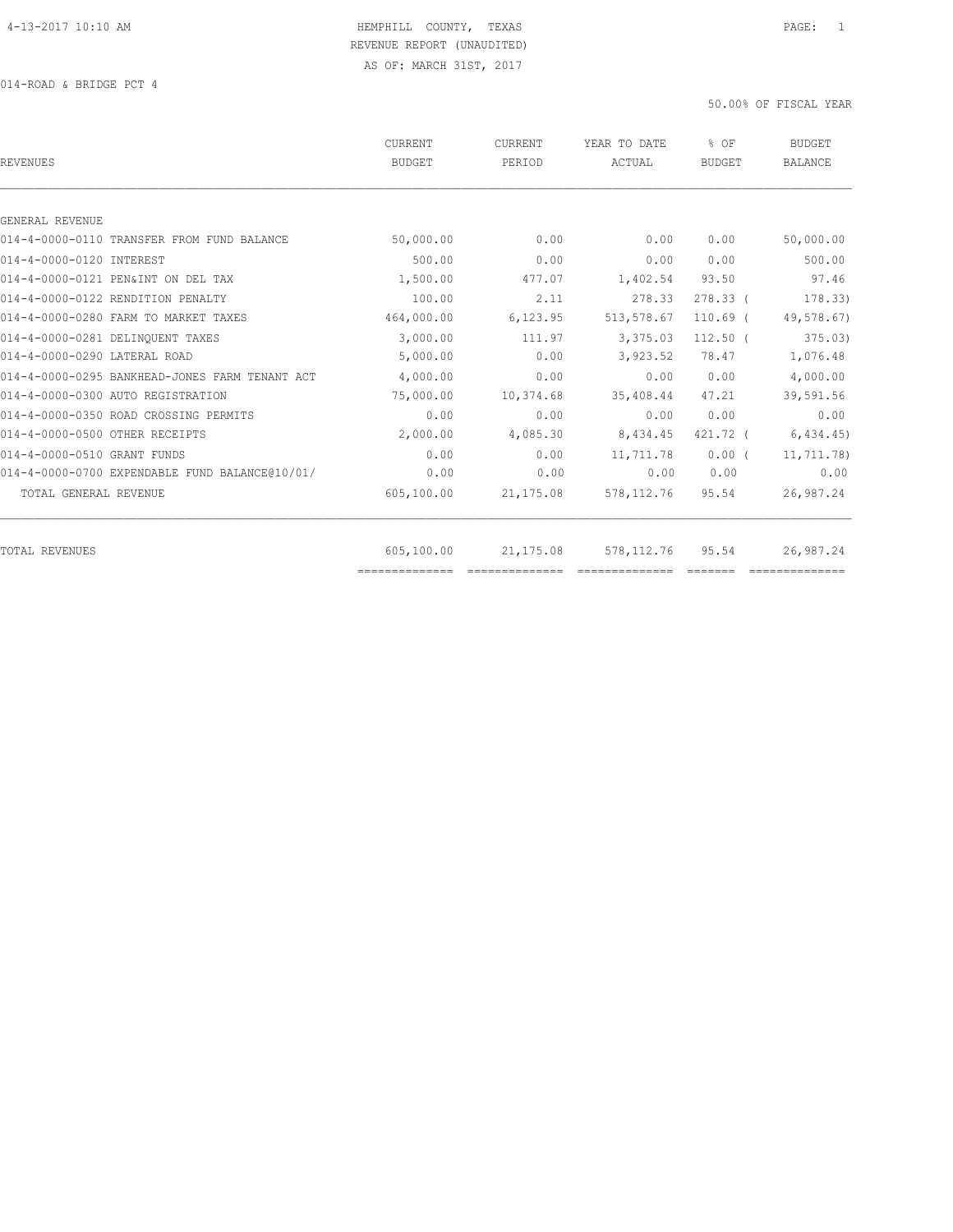022-CO RECORDS PRESERVATION

| REVENUES                                       | CURRENT<br><b>BUDGET</b> | CURRENT<br>PERIOD | YEAR TO DATE<br>ACTUAL | % OF<br>BUDGET | <b>BUDGET</b><br>BALANCE |
|------------------------------------------------|--------------------------|-------------------|------------------------|----------------|--------------------------|
|                                                |                          |                   |                        |                |                          |
| GENERAL REVENUE                                |                          |                   |                        |                |                          |
| 022-4-0000-0110 TRANSFER FROM FUND BALANCE     | 80,000.00                | 0.00              | 0.00                   | 0.00           | 80,000.00                |
| 022-4-0000-0191 COUNTY RECORDS PRESERVATION FE | 10,000.00                | 597.51            | 2,846.94               | 28.47          | 7,153.06                 |
| TOTAL GENERAL REVENUE                          | 90,000.00                | 597.51            | 2,846.94               | 3.16           | 87,153.06                |
|                                                |                          |                   |                        |                |                          |
| TOTAL REVENUES                                 | 90,000.00                | 597.51            | 2,846.94               | 3.16           | 87,153.06                |
|                                                |                          |                   |                        |                |                          |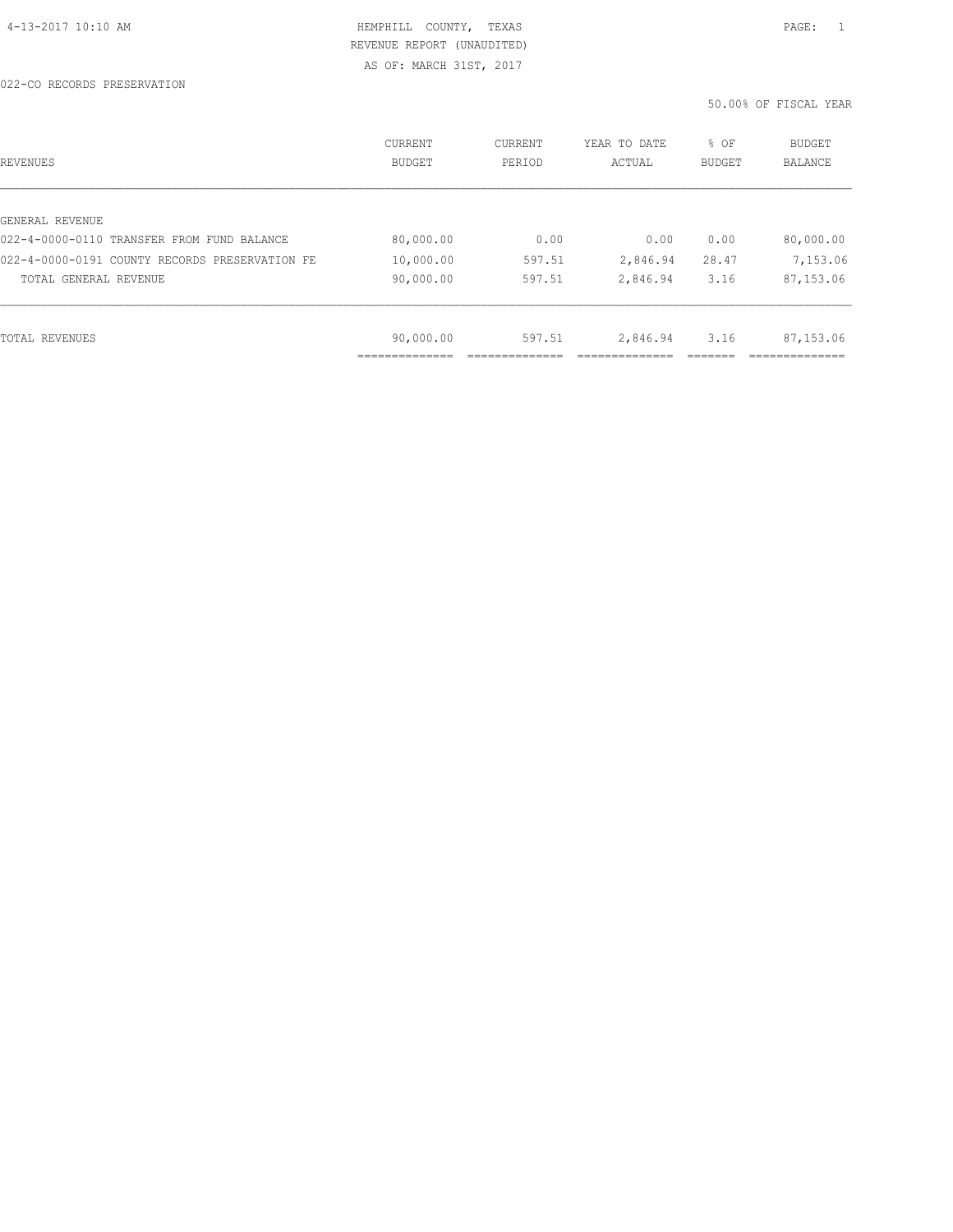| REVENUES                                      | CURRENT<br><b>BUDGET</b>    | CURRENT<br>PERIOD | YEAR TO DATE<br>ACTUAL | % OF<br>BUDGET | BUDGET<br>BALANCE |
|-----------------------------------------------|-----------------------------|-------------------|------------------------|----------------|-------------------|
|                                               |                             |                   |                        |                |                   |
| GENERAL REVENUE                               |                             |                   |                        |                |                   |
| 023-4-0000-0110 TRANSFER FROM FUND BALANCE    | 0.00                        | 0.00              | 0.00                   | 0.00           | 0.00              |
| 023-4-0000-0191 REV-CLK'S RECORD PRESERVATION | 800.00                      | 79.83             | 479.29                 | 59.91          | 320.71            |
| TOTAL GENERAL REVENUE                         | 800.00                      | 79.83             | 479.29                 | 59.91          | 320.71            |
|                                               |                             |                   |                        |                |                   |
| TOTAL REVENUES                                | 800.00                      | 79.83             | 479.29                 | 59.91          | 320.71            |
|                                               | ------------<br>----------- |                   |                        |                | -----------       |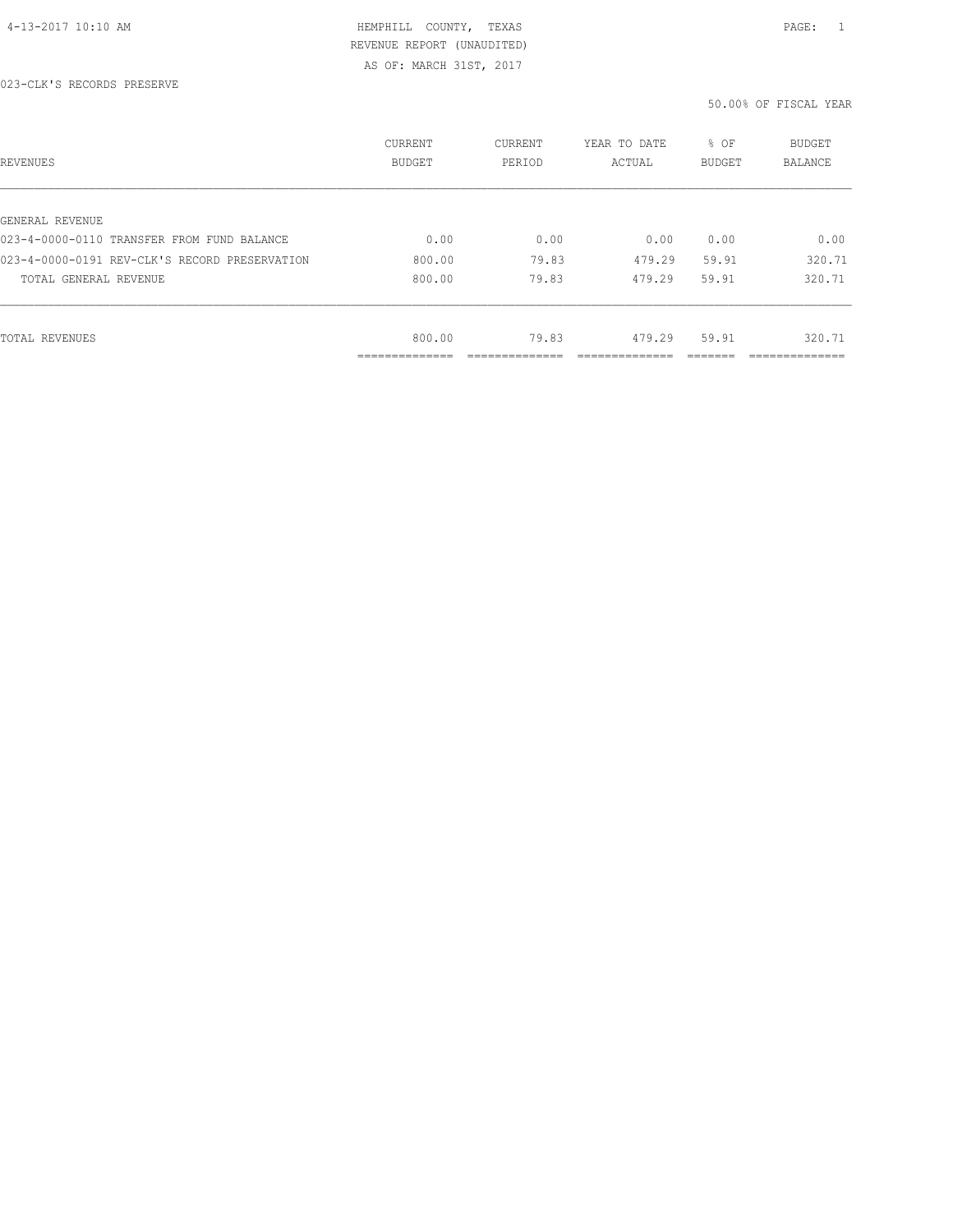024-JUSTICE COURT TECH FUND

| REVENUES                                   | CURRENT<br><b>BUDGET</b>         | CURRENT<br>PERIOD | YEAR TO DATE<br>ACTUAL | % OF<br>BUDGET | BUDGET<br>BALANCE |
|--------------------------------------------|----------------------------------|-------------------|------------------------|----------------|-------------------|
|                                            |                                  |                   |                        |                |                   |
| GENERAL REVENUE                            |                                  |                   |                        |                |                   |
| 024-4-0000-0110 TRANSFER FROM FUND BALANCE | 8,000.00                         | 0.00              | 0.00                   | 0.00           | 8,000.00          |
| 024-4-0000-0191 TECH FEES/EXP              | 2,500.00                         | 274.08            | 920.83                 | 36.83          | 1,579.17          |
| TOTAL GENERAL REVENUE                      | 10,500.00                        | 274.08            | 920.83                 | 8.77           | 9,579.17          |
|                                            |                                  |                   |                        |                |                   |
| TOTAL REVENUES                             | 10,500.00                        | 274.08            | 920.83                 | 8.77           | 9,579.17          |
|                                            | ___________<br>_________________ |                   |                        |                | __________        |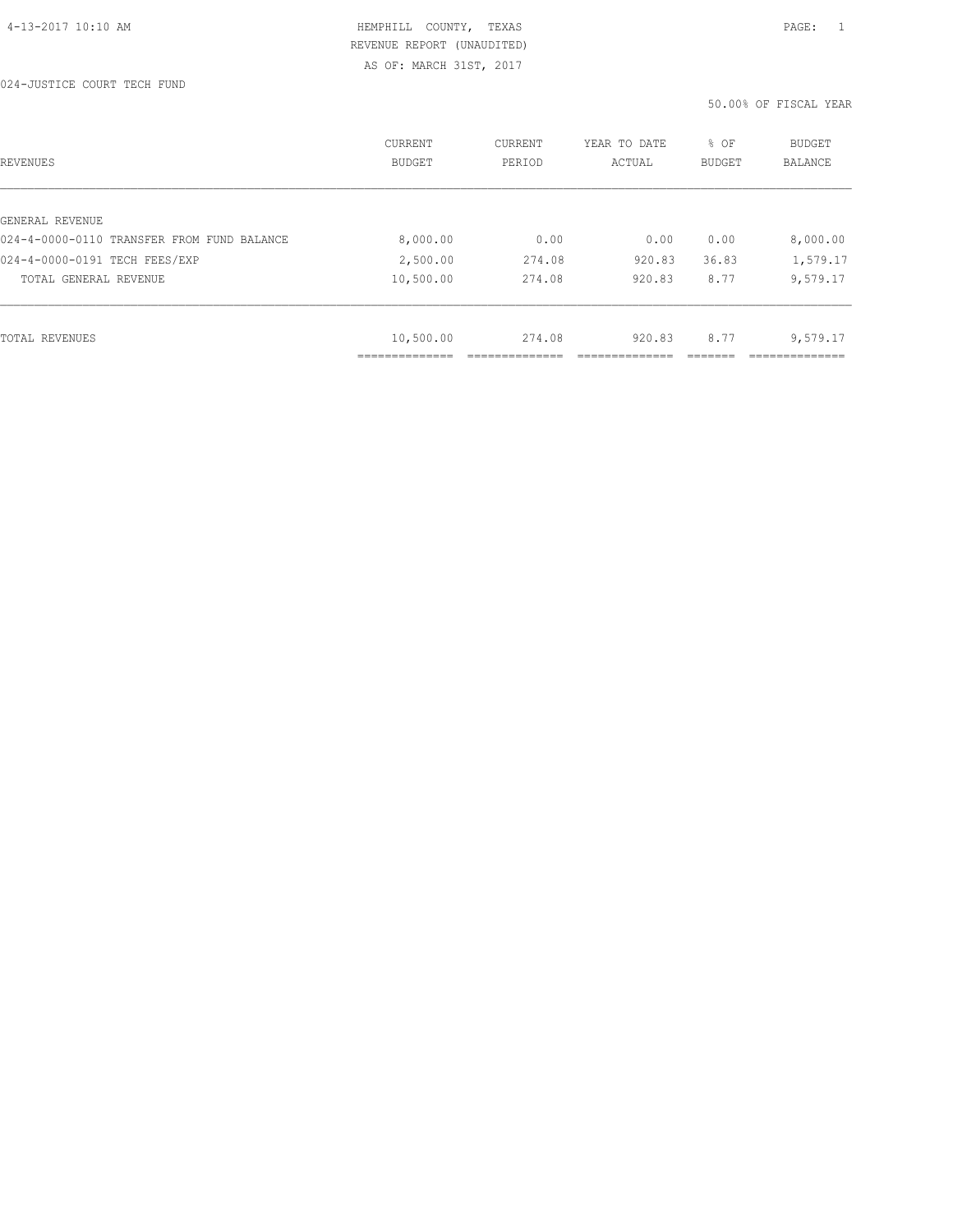| REVENUES                                   | CURRENT<br><b>BUDGET</b> | CURRENT<br>PERIOD | YEAR TO DATE<br>ACTUAL | % OF<br><b>BUDGET</b> | BUDGET<br><b>BALANCE</b> |
|--------------------------------------------|--------------------------|-------------------|------------------------|-----------------------|--------------------------|
|                                            |                          |                   |                        |                       |                          |
| GENERAL REVENUE                            |                          |                   |                        |                       |                          |
| 032-4-0000-0110 TRANSFER FROM FUND BALANCE | 17,000.00                | 0.00              | 0.00                   | 0.00                  | 17,000.00                |
| 032-4-0000-0220 FEES-CHECK COLLECTION      | 150.00                   | 131.00            | 556.00                 | $370.67$ (            | 406.00                   |
| TOTAL GENERAL REVENUE                      | 17,150.00                | 131.00            | 556.00                 | 3.24                  | 16,594.00                |
|                                            |                          |                   |                        |                       |                          |
| TOTAL REVENUES                             | 17,150.00                | 131.00            | 556.00                 | 3.24                  | 16,594.00                |
|                                            | ____________<br>.        |                   |                        |                       | _____________            |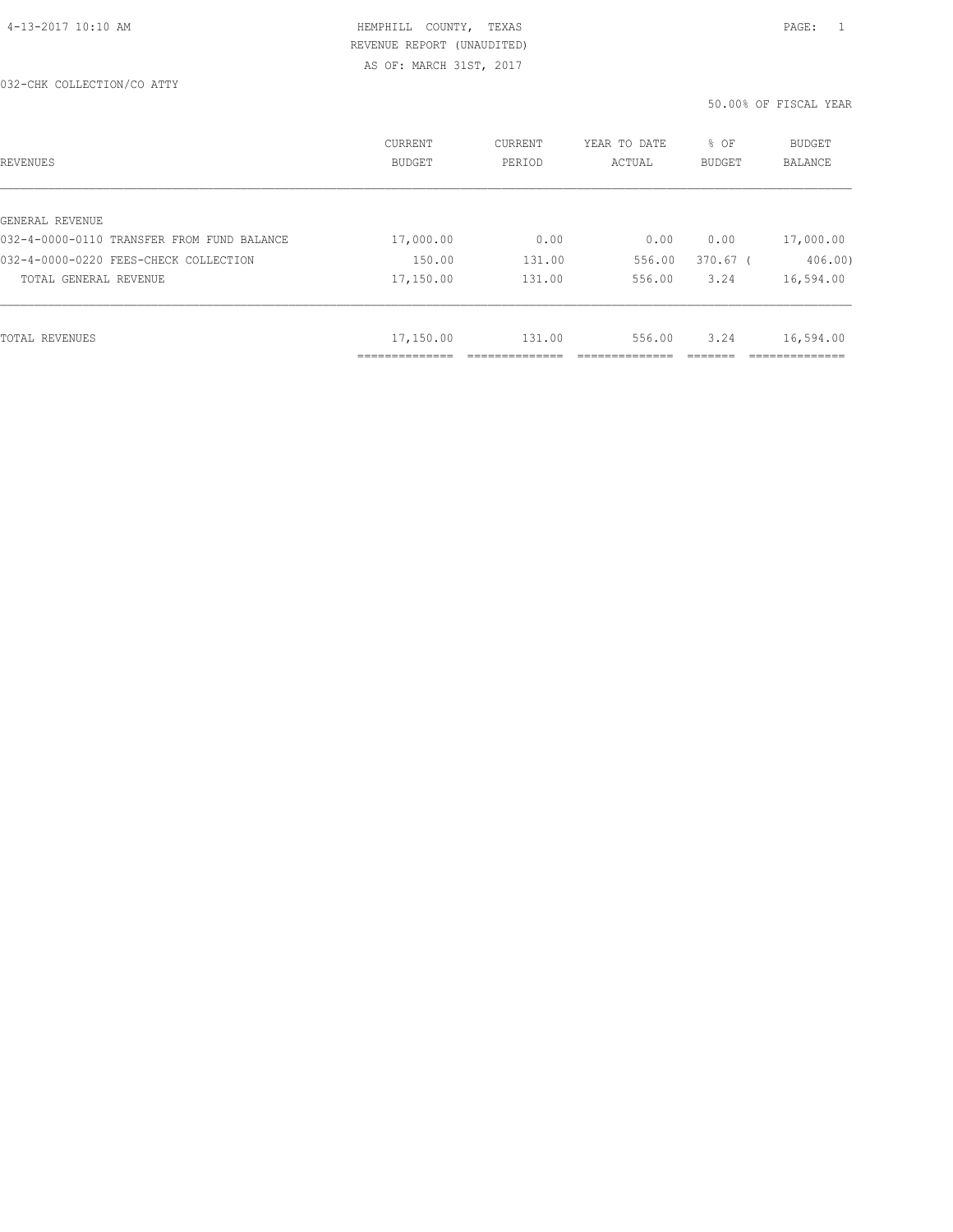036-ANNUAL LEOSE/LAW

| REVENUES                                   | CURRENT<br><b>BUDGET</b> | CURRENT<br>PERIOD | YEAR TO DATE<br>ACTUAL | % OF<br><b>BUDGET</b> | BUDGET<br>BALANCE |
|--------------------------------------------|--------------------------|-------------------|------------------------|-----------------------|-------------------|
|                                            |                          |                   |                        |                       |                   |
| GENERAL REVENUE                            |                          |                   |                        |                       |                   |
| 036-4-0000-0110 TRANSFER FROM FUND BALANCE | 6,000.00                 | 0.00              | 0.00                   | 0.00                  | 6,000.00          |
| 036-4-0000-0440 STATE FEES                 | 2,000.00                 | 0.00              | 1,621.46               | 81.07                 | 378.54            |
| TOTAL GENERAL REVENUE                      | 8,000.00                 | 0.00              | 1,621.46               | 20.27                 | 6,378.54          |
|                                            |                          |                   |                        |                       |                   |
| TOTAL REVENUES                             | 8,000.00                 | 0.00              | 1,621.46               | 20.27                 | 6,378.54          |
|                                            |                          |                   |                        |                       |                   |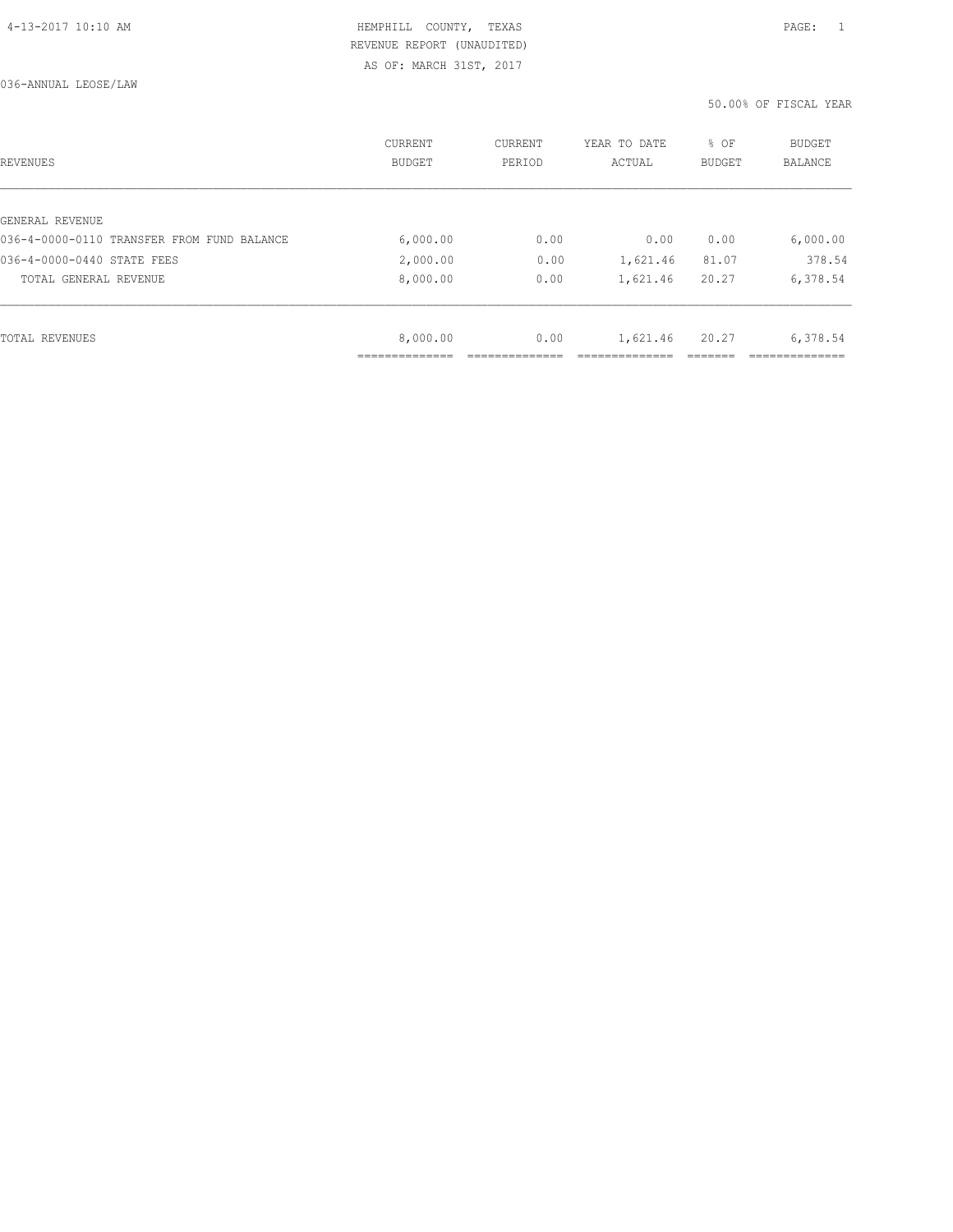046-SCAAP

| REVENUES                                   | CURRENT<br><b>BUDGET</b> | CURRENT<br>PERIOD | YEAR TO DATE<br>ACTUAL | % OF<br><b>BUDGET</b> | <b>BUDGET</b><br><b>BALANCE</b> |
|--------------------------------------------|--------------------------|-------------------|------------------------|-----------------------|---------------------------------|
|                                            |                          |                   |                        |                       |                                 |
| GENERAL REVENUE                            |                          |                   |                        |                       |                                 |
| 046-4-0000-0110 TRANSFER FROM FUND BALANCE | 65,000.00                | 0.00              | 0.00                   | 0.00                  | 65,000.00                       |
| 046-4-0000-0260 GRANT AWARD                | 6,000.00                 | 0.00              | 7,354.00               | $122.57$ (            | 1,354.00                        |
| TOTAL GENERAL REVENUE                      | 71,000.00                | 0.00              | 7,354.00               | 10.36                 | 63,646.00                       |
|                                            |                          |                   |                        |                       |                                 |
| TOTAL REVENUES                             | 71,000.00                | 0.00              | 7,354.00               | 10.36                 | 63,646.00                       |
|                                            | ____________<br>.        |                   |                        |                       |                                 |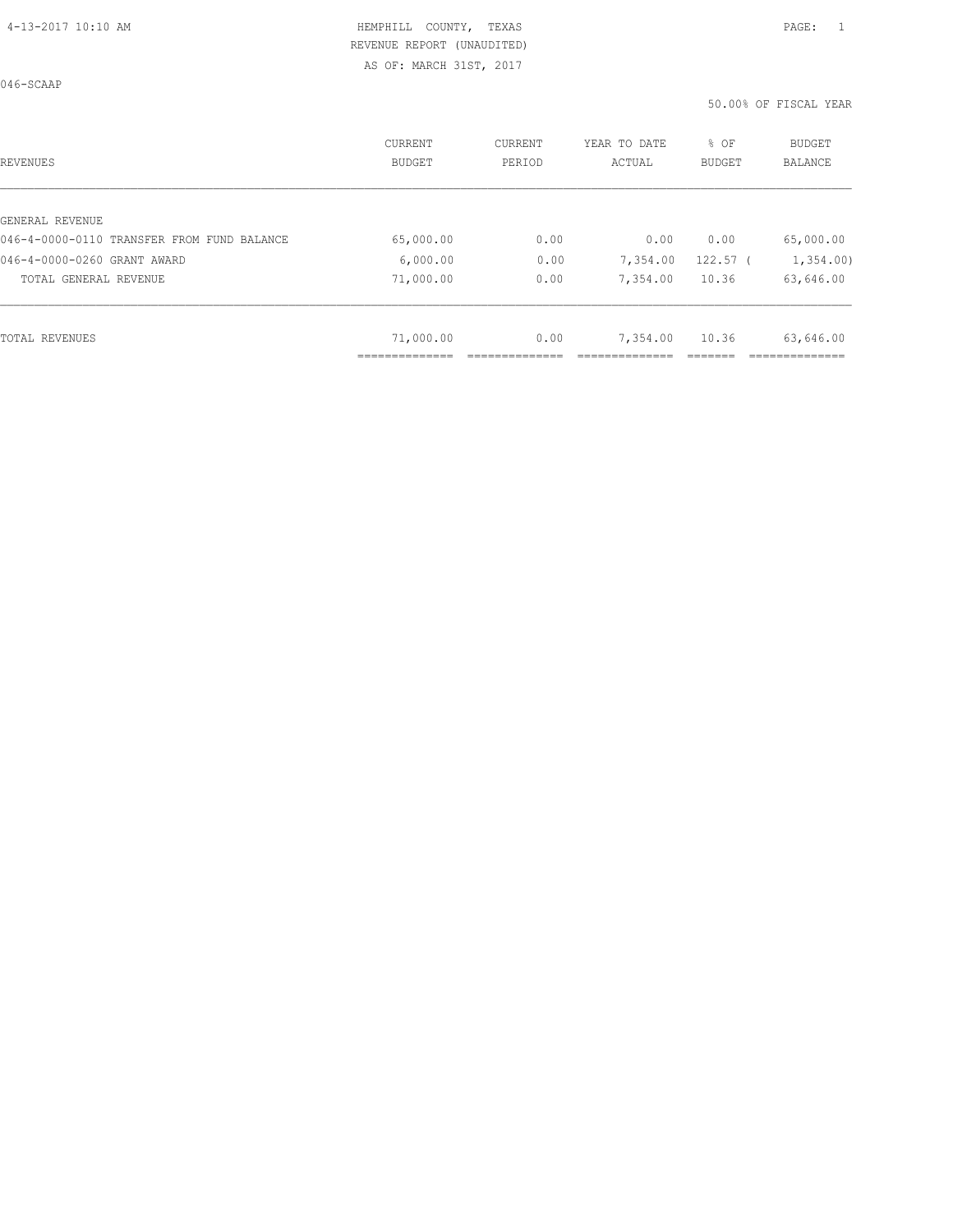| REVENUES                             | <b>CURRENT</b><br><b>BUDGET</b> | CURRENT<br>PERIOD | YEAR TO DATE<br>ACTUAL | % OF<br><b>BUDGET</b> | <b>BUDGET</b><br>BALANCE |
|--------------------------------------|---------------------------------|-------------------|------------------------|-----------------------|--------------------------|
|                                      |                                 |                   |                        |                       |                          |
| GENERAL REVENUE                      |                                 |                   |                        |                       |                          |
| 047-4-0000-0401 SALES/COMMISSARY     | 0.00                            | 0.00              | 0.00                   | 0.00                  | 0.00                     |
| 047-4-0000-0500 MISCELLANEOUS INCOME | 0.00                            | 0.00              | 0.00                   | 0.00                  | 0.00                     |
| TOTAL GENERAL REVENUE                | 0.00                            | 0.00              | 0.00                   | 0.00                  | 0.00                     |
|                                      |                                 |                   |                        |                       |                          |
| TOTAL REVENUES                       | 0.00                            | 0.00              | 0.00                   | 0.00                  | 0.00                     |
|                                      | -----------                     |                   |                        |                       |                          |